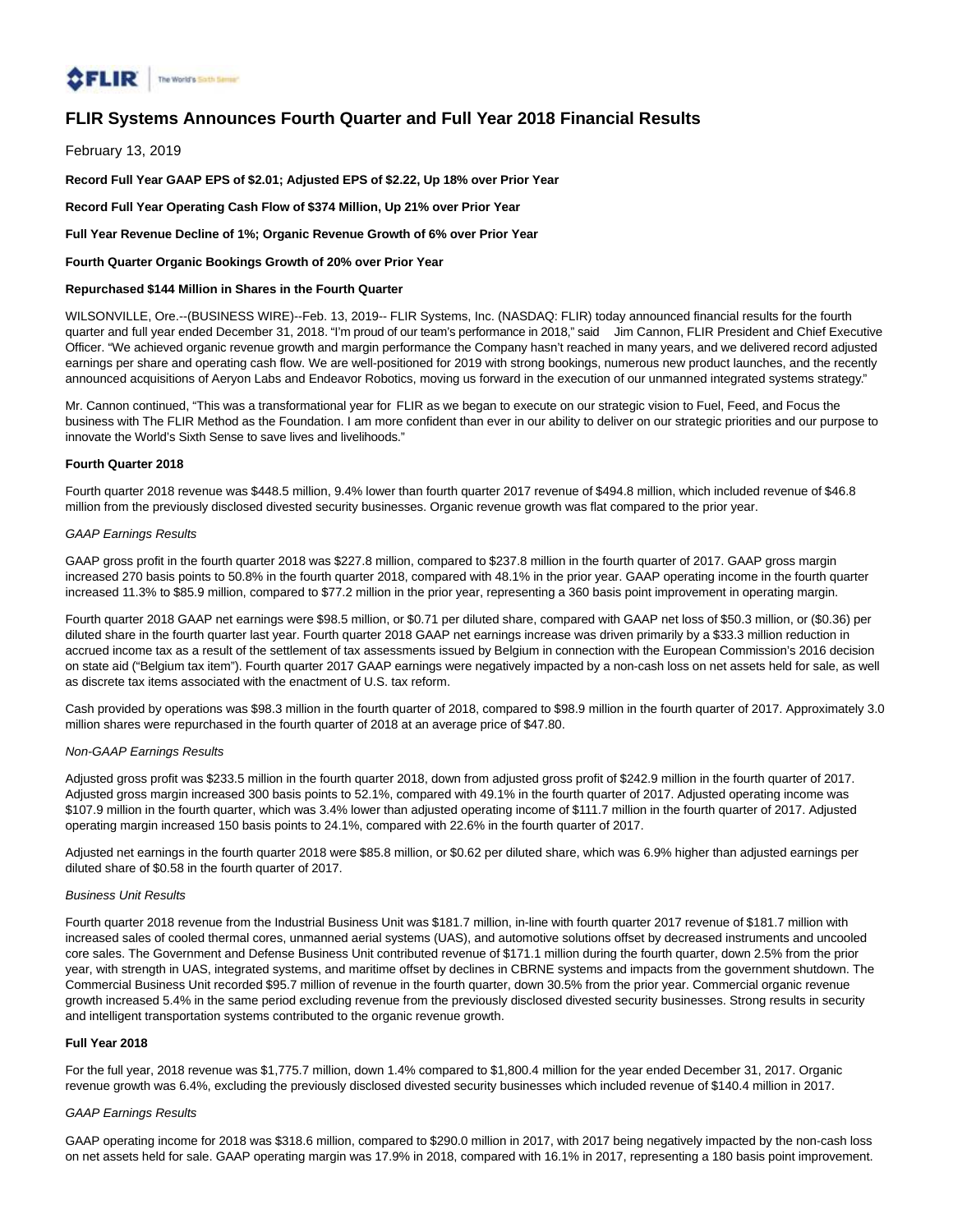2018 GAAP net earnings were \$282.4 million, or \$2.01 per diluted share, compared with 2017 GAAP net earnings of \$107.2 million, or \$0.77 per diluted share. 2018 GAAP net earnings increase was driven primarily by the previously discussed Belgium tax item, and U.S. Federal transition tax due as a result of the U.S. Tax Cuts and Jobs Act. 2017 GAAP earnings were negatively impacted by the non-cash loss on net assets held for sale, as well as discrete tax items associated with the enactment of U.S. tax reform.

Cash provided by operations during 2018 was \$374.2 million, compared to \$308.3 million in the prior year, a 21.4% increase. Approximately 5.0 million shares were repurchased in 2018 at an average price of \$48.88.

### Non-GAAP Earnings Results

Adjusted operating income for 2018 was \$403.7 million, 11.1% higher than 2017 adjusted operating income of \$363.5 million. Adjusted operating margin increased 250 basis points to 22.7% in 2018, compared with 20.2% in 2017.

Adjusted net earnings in 2018 were \$311.8 million, or \$2.22 per diluted share, which increased 18.1% over 2017 adjusted earnings per diluted share of \$1.88.

### Business Unit Results

Full year 2018 revenue from the Industrial Business Unit was \$717.9 million, an increase of 6.8% over last year driven by increased sales of cooled thermal cores, optical gas products, UAS, and automotive solutions. The Government and Defense Business Unit contributed revenue of \$663.4 million during 2018, up 5.4% over 2017, with strength in land systems, UAS, and radiation detection products. The Commercial Business Unit recorded revenue of \$394.4 million during 2018, down 21.0% from the prior year. Commercial organic revenue growth increased 7.3% in the same period excluding revenue from the previously disclosed divested security businesses. Strong results in maritime and intelligent transportation systems contributed to the organic revenue growth.

#### **Financial Outlook for 2019**

FLIR estimates revenue in 2019 to be in the range of \$1.92 billion to \$1.95 billion. This represents 8% to 10% revenue growth compared to 2018, including approximately 5% organic revenue growth, in-line with our strategic plan presented in May 2018. FLIR also expects 2019 adjusted operating income margins to be in the range of 22% to 23%, and adjusted earnings per diluted share to be in the range of \$2.30 to \$2.36. 2019 financial outlook includes contributions from the recently announced Aeryon Labs and Endeavor Robotics acquisitions. Adjusted earnings per share assumes an effective tax rate of 20.5%, net interest expense of \$25.5 million and a diluted share count of approximately 137.7 million shares.

#### **Dividend Declaration**

FLIR's Board of Directors has approved a quarterly cash dividend of \$0.17 per share on FLIR common stock, an increase of 6% over the previous quarterly dividend of \$0.16 per share. The Board of Directors has declared the dividend payable on March 8, 2019, to shareholders of record as of close of business on February 22, 2019.

#### **Conference Call**

FLIR has scheduled a conference call at 9:00 a.m. ET (6:00 a.m. PT) today to discuss its results for the quarter and full year. A simultaneous webcast of the conference call and the accompanying summary presentation can be accessed online from a link in the Events & Presentations section of [www.flir.com/investor.](https://cts.businesswire.com/ct/CT?id=smartlink&url=http%3A%2F%2Fwww.flir.com%2Finvestor&esheet=51939957&newsitemid=20190213005215&lan=en-US&anchor=www.flir.com%2Finvestor&index=1&md5=505e53d2ab0104f6143f454d7a995300) A replay will be available after 12:00 p.m. ET (9:00 a.m. PT) at this same internet address. Summary fourth quarter and historical financial data may be accessed online from the Financial Info Database link under the Financials & Filings section a[t www.flir.com/investor.](https://cts.businesswire.com/ct/CT?id=smartlink&url=http%3A%2F%2Fwww.flir.com%2Finvestor&esheet=51939957&newsitemid=20190213005215&lan=en-US&anchor=www.flir.com%2Finvestor&index=2&md5=e6176f6d81ae1841677af90aeaebce7b)

## **About FLIR Systems**

Founded in 1978 and headquartered in Wilsonville, Oregon, FLIR Systems is a world-leading maker of sensor systems that enhance perception and heighten awareness, helping to save lives, improve productivity, and protect the environment. Through its nearly 4,000 employees, FLIR's vision is to be "The World's Sixth Sense" by leveraging thermal imaging and adjacent technologies to provide innovative, intelligent solutions for security and surveillance, environmental and condition monitoring, outdoor recreation, machine vision, navigation, and advanced threat detection. For more information, please visi[t www.flir.com a](http://www.flir.com/)nd follow @flir.

## **Definitions and Financial Measures**

Organic revenue growth is defined as total revenue growth less the sales of companies divested in the past twelve months. Operating margin is defined as operating income as a percentage of revenue. Management uses operating income and operating margin as key measures to assess the performance of the Company as a whole, as well as the related measures at the segment level.

Non-GAAP Financial Measures: In addition to financial measures prepared in accordance with generally accepted accounting principles (GAAP), this earnings release makes reference to non-GAAP measures. With respect to the outlook for the full year 2018, certain items that affect GAAP net earnings per diluted share are out of the Company's control and/or cannot be reasonably predicted. Consequently, the Company is unable to provide a reasonable estimate of GAAP net earnings per diluted share or a corresponding reconciliation to GAAP net earnings per diluted share for the full year. Additional information regarding the reasons the Company uses non-GAAP measures, a reconciliation of these measures to the most directly comparable GAAP measures, and other information relating to these measures are included below, following the GAAP financial information.

#### **Forward-Looking Statements**

Statements in this release by Jim Cannon and the statements in the section captioned "Financial Outlook for 201" above are forward-looking statements within the meaning of the Private Securities Litigation Reform Act of 1995. Any statements that are not statements of historical fact (including statements containing the words "believes," "plans," "anticipates," "expects," "estimates," or similar expressions) should be considered to be forward looking statements. Such statements are based on current expectations, estimates, and projections about FLIR's business based, in part, on assumptions made by management. These statements are not guarantees of future performance and involve risks and uncertainties that are difficult to predict. Therefore, actual outcomes and results may differ materially from what is expressed or forecasted in such forward-looking statements due to numerous factors, including the following: changes in demand for FLIR's products, product mix, the timing of customer orders and deliveries, the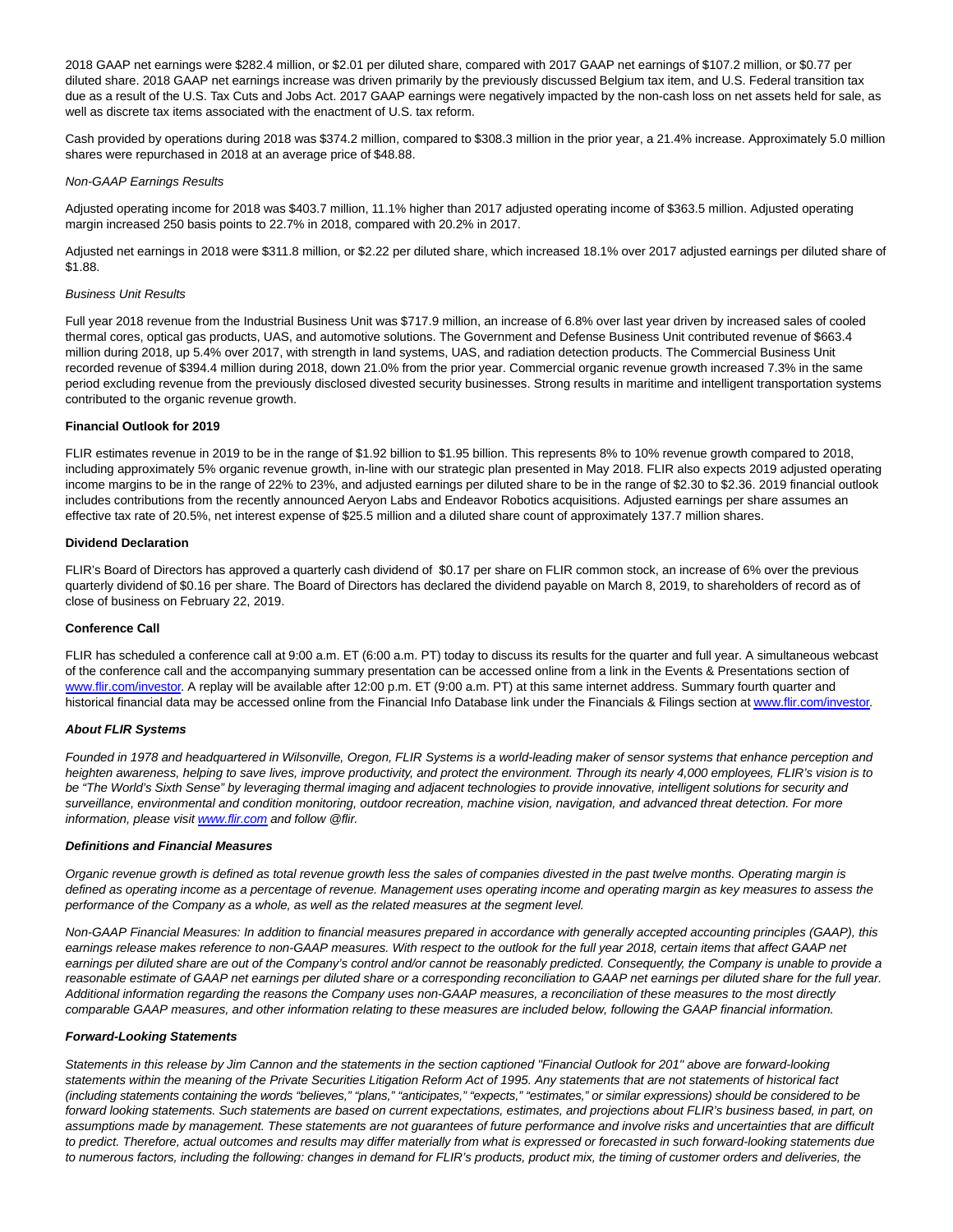impact of competitive products and pricing, the impact of self-imposed or government mandated remediation efforts related to FLIR's compliance with U.S. export control laws and regulations and similar laws and regulations, the timely receipt of any necessary export licenses, constraints on supplies of critical components, excess or shortage of production capacity, the ability to manufacture and ship the products in the time period required, actual purchases under agreements, the continuing eligibility of FLIR to act as a federal contractor, the amount and availability of appropriated government procurement funds and other risks discussed from time to time in filings and reports filed with the Securities and Exchange Commission. In addition, such statements could be affected by general industry and market conditions and growth rates, and general domestic and international economic conditions. Such forward-looking statements speak only as of the date on which they are made and FLIR does not undertake any obligation to update any forward-looking statement to reflect events or circumstances after the date of this release, or for changes made to this document by wire services or internet service providers.

# **FLIR SYSTEMS, INC.**

# CONSOLIDATED STATEMENTS OF INCOME (LOSS)

(In thousands, except per share amounts)(Unaudited)

|                                      | <b>Three Months Ended</b>    |                        | <b>Twelve Months Ended</b> |                               |  |  |  |
|--------------------------------------|------------------------------|------------------------|----------------------------|-------------------------------|--|--|--|
|                                      | December 31,                 |                        | December 31,               |                               |  |  |  |
|                                      | 2018                         | 2017                   | 2018                       | 2017                          |  |  |  |
| Revenue                              | \$448,463                    | \$494,784              | \$1,775,686                | \$1,800,434                   |  |  |  |
| Cost of goods sold                   | 220,684                      | 256,952                | 875,368                    | 941,658                       |  |  |  |
| Gross profit                         | 227,779                      | 237,832                | 900,318                    | 858,776                       |  |  |  |
| Operating expenses:                  |                              |                        |                            |                               |  |  |  |
| Research and development             | 43,951                       | 43,368                 | 176,281                    | 170,735                       |  |  |  |
| Selling, general and administrative  | 92,519                       | 93,735                 | 386,869                    | 373,867                       |  |  |  |
| Restructuring                        | 1,883                        | (18)<br>$\lambda$      | 4,854                      | 625                           |  |  |  |
| Loss on sale of business             | 3,530                        | 23,588                 | 13,708                     | 23,588                        |  |  |  |
| Total operating expenses             | 141,883                      | 160,673                | 581,712                    | 568,815                       |  |  |  |
| Earnings from operations             | 85,896                       | 77,159                 | 318,606                    | 289,961                       |  |  |  |
| Interest expense                     | 4,061                        | 4,060                  | 16,147                     | 16,804                        |  |  |  |
| Interest income                      | (1, 310)<br>$\left( \right)$ | (650)<br>$\lambda$     | (3,901)                    | (1,764)<br>)<br>$\mathcal{L}$ |  |  |  |
| Other income, net                    | (972)<br>$\lambda$           | (1,679)<br>$\lambda$   | (743)                      | (4, 144)<br>)<br>$\lambda$    |  |  |  |
| Earnings before income taxes         | 84,117                       | 75,428                 | 307,103                    | 279,065                       |  |  |  |
| Income tax (benefit) provision       | (14, 399)                    | 125,718                | 24,678                     | 171,842                       |  |  |  |
| Net earnings (loss)                  | \$98,516                     | \$ (50,290 ) \$282,425 |                            | \$107,223                     |  |  |  |
| Earnings (loss) per share:           |                              |                        |                            |                               |  |  |  |
| Basic                                | \$0.72                       | \$ (0.36)              | 32.05                      | \$0.78                        |  |  |  |
| Diluted                              | \$0.71                       | \$ (0.36)              | 32.01                      | \$0.77                        |  |  |  |
| Weighted average shares outstanding: |                              |                        |                            |                               |  |  |  |
| <b>Basic</b>                         | 136,834                      | 138,723                | 137,815                    | 137,456                       |  |  |  |
| <b>Diluted</b>                       | 138,509                      | 138,723                | 140,209                    | 139,646                       |  |  |  |

# **FLIR SYSTEMS, INC.**

CONSOLIDATED BALANCE SHEETS (In thousands)(Unaudited)

> December 31, December 31, 2018 2017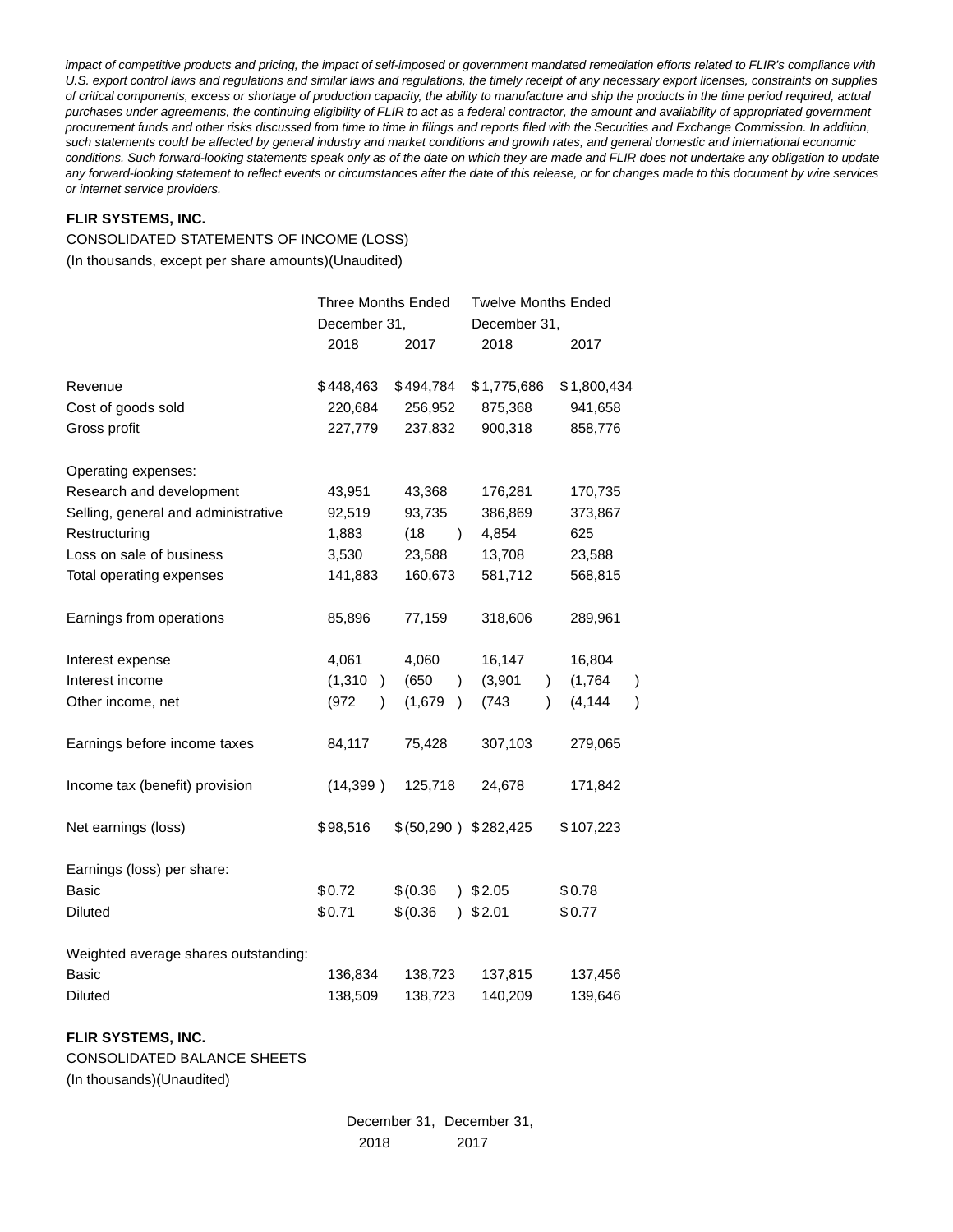# ASSETS

| Current assets:                           |             |             |
|-------------------------------------------|-------------|-------------|
| Cash and cash equivalents                 | \$512,144   | \$519,090   |
| Accounts receivable, net                  | 323,746     | 346,687     |
| Inventories                               | 352,107     | 372,183     |
| Assets held for sale, net                 | 2,032       | 67,344      |
| Prepaid expenses and other current assets | 102,618     | 81,915      |
| Total current assets                      | 1,292,647   | 1,387,219   |
|                                           |             |             |
| Property and equipment, net               | 247,407     | 263,996     |
| Deferred income taxes, net                | 100,620     | 21,001      |
| Goodwill                                  | 904,571     | 909,811     |
| Intangible assets, net                    | 146,845     | 168,130     |
| Other assets                              | 89,152      | 59,869      |
|                                           | \$2,781,242 | \$2,810,026 |

LIABILITIES AND SHAREHOLDERS' EQUITY

| Current liabilities:                    |          |           |
|-----------------------------------------|----------|-----------|
| Accounts payable                        | \$95,496 | \$106,389 |
| Deferred revenue                        | 32,703   | 25,614    |
| Accrued payroll and related liabilities | 81,118   | 71,310    |
| Accrued expenses                        | 41,761   | 37,089    |
| Accrued income taxes                    | 13,855   | 64,136    |
| Liabilities held for sale               | ۰        | 39,544    |
| Other current liabilities               | 51,081   | 50,851    |
| Total current liabilities               | 316,014  | 394,933   |
| Long-term debt                          | 421,948  | 420,684   |
| Deferred income taxes                   | 22,927   | 12,496    |
| Accrued income taxes                    | 76,435   | 87,483    |
| Other long-term liabilities             | 67,132   | 59,872    |

Commitments and contingencies

| Shareholders' equity | 1,876,786    | 1,834,558   |
|----------------------|--------------|-------------|
|                      | \$ 2,781,242 | \$2,810,026 |

# **FLIR SYSTEMS, INC.**

CONSOLIDATED STATEMENTS OF CASH FLOWS (In thousands)(Unaudited)

|                                       | Three Months Ended<br>December 31, |                        | Twelve Months Ended<br>December 31, |           |  |
|---------------------------------------|------------------------------------|------------------------|-------------------------------------|-----------|--|
|                                       | 2018<br>2017                       |                        | 2018                                | 2017      |  |
| Cash flows from operating activities: |                                    |                        |                                     |           |  |
| Net earnings (loss)                   | \$98.516                           | \$ (50,290 ) \$282,425 |                                     | \$107,223 |  |
| Income items not affecting cash:      |                                    |                        |                                     |           |  |
| Depreciation and amortization         | 17.099                             | 17.584                 | 66.462                              | 71,010    |  |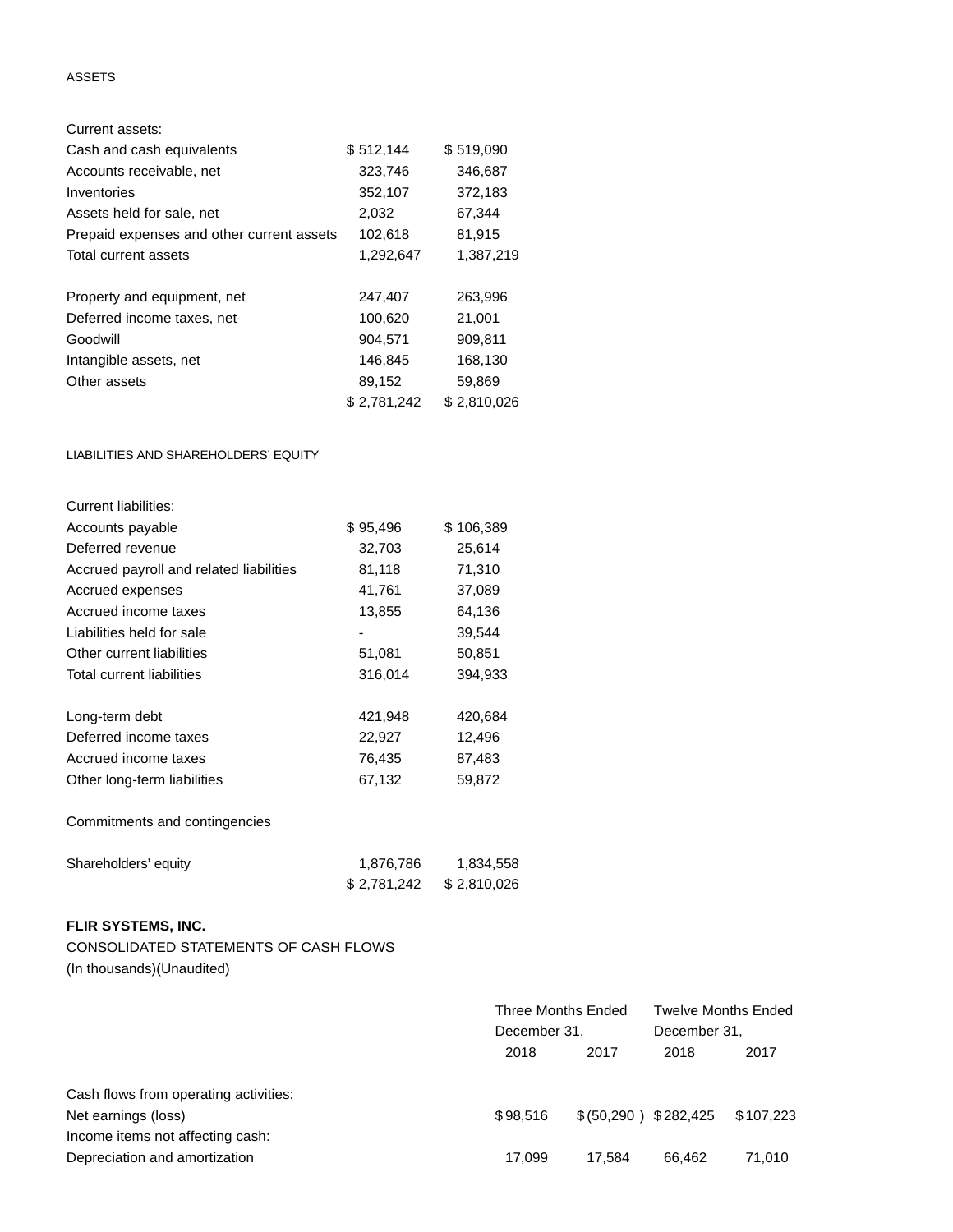| Deferred income taxes                                                          | 12,685                | 28,305                    | 14,604            | 25,968     |
|--------------------------------------------------------------------------------|-----------------------|---------------------------|-------------------|------------|
| Stock-based compensation arrangements                                          | 9,208                 | 6,273                     | 34,170            | 31,018     |
| Change in accrued income taxes                                                 | (39, 126)             | 91,000                    | (74,888)          | 84,352     |
| Other activity impacting operating cash flows                                  | (68)<br>$\lambda$     | 6,044                     | 51,384            | (11, 319)  |
| Cash provided by operating activities                                          | 98,314                | 98,916                    | 374,157           | 308,252    |
| Cash flows from investing activities:                                          |                       |                           |                   |            |
| Additions to property and equipment, net                                       | (10, 106)             | (10,248)                  | (30,773)          | (42, 109)  |
| Proceeds from sale of assets                                                   | 3,015                 | 800                       | 3,017             | 3,686      |
| Proceeds from sale of business                                                 |                       |                           | 25,920            |            |
| Business acquisitions, net of cash acquired                                    | (4, 598)              |                           | (26, 764)         |            |
| Other investments                                                              |                       |                           | (15,500)          |            |
| Cash used by investing activities                                              | (11,689)<br>$\lambda$ | (9, 448)<br>$\rightarrow$ | (44, 100)         | (38, 423)  |
| Cash flows from financing activities:                                          |                       |                           |                   |            |
| Repayments of credit agreement and long-term debt                              |                       |                           |                   | (97,500)   |
| Repurchase of common stock                                                     | (143, 749)            |                           | (243, 706)        |            |
| Dividends paid                                                                 | (21, 672)             | (20, 829)                 | (88, 123)         | (82, 605)  |
| Proceeds from shares issued pursuant to stock-based compensation plans         | 4,940                 | 14,010                    | 29,124            | 58,241     |
| Tax paid for net share exercises and issuance of vested restricted stock units | (1, 565)<br>$\lambda$ | (1,226)<br>$\rightarrow$  | (16,228)          | (10, 731)  |
| Other financing activities                                                     | 1                     | (4)                       | (11)<br>$\lambda$ | (17)       |
| Cash used by financing activities                                              | (162, 045)            | (8,049)<br>$\rightarrow$  | (318, 944)        | (132, 612) |
| Effect of exchange rate changes on cash                                        | (5,771)               | 710                       | (18,059)          | 20,524     |
| Net (decrease) increase in cash and cash equivalents                           | (81, 191)             | 82,129                    | (6,946)           | 157,741    |
| Cash and cash equivalents:                                                     |                       |                           |                   |            |
| Beginning of period                                                            | 593,335               | 436,961                   | 519,090           | 361,349    |
| End of period                                                                  | \$512,144             | \$519,090                 | \$512,144         | \$519,090  |

# **FLIR SYSTEMS, INC.**

# BUSINESS UNIT PERFORMANCE

(In thousands)(Unaudited)

|                                        | <b>Three Months Ended</b><br>December 31. |           | <b>Twelve Months Ended</b>                                                                                                                                                                                                                                                                                                                                                                                             |           |  |
|----------------------------------------|-------------------------------------------|-----------|------------------------------------------------------------------------------------------------------------------------------------------------------------------------------------------------------------------------------------------------------------------------------------------------------------------------------------------------------------------------------------------------------------------------|-----------|--|
|                                        |                                           |           | December 31.                                                                                                                                                                                                                                                                                                                                                                                                           |           |  |
|                                        | 2018                                      | 2017      | 2018                                                                                                                                                                                                                                                                                                                                                                                                                   | 2017      |  |
| <b>BUSINESS UNIT REVENUE</b>           |                                           |           |                                                                                                                                                                                                                                                                                                                                                                                                                        |           |  |
| Industrial                             | \$181,652                                 | \$181,657 | \$717,882                                                                                                                                                                                                                                                                                                                                                                                                              | \$672,120 |  |
| Government and Defense                 | 171,123                                   | 175,517   | 663,436                                                                                                                                                                                                                                                                                                                                                                                                                | 629,147   |  |
| Commercial                             | 95,688                                    | 137,610   | 394.368                                                                                                                                                                                                                                                                                                                                                                                                                | 499,167   |  |
| BUSINESS UNIT EARNINGS FROM OPERATIONS |                                           |           |                                                                                                                                                                                                                                                                                                                                                                                                                        |           |  |
| .                                      | $\wedge$ $\equiv$ $\sim$ $\sim$           |           | $\mathbf{A} \mathbf{A} \mathbf{A} \mathbf{A} \mathbf{A} \mathbf{A} \mathbf{A} \mathbf{A} \mathbf{A} \mathbf{A} \mathbf{A} \mathbf{A} \mathbf{A} \mathbf{A} \mathbf{A} \mathbf{A} \mathbf{A} \mathbf{A} \mathbf{A} \mathbf{A} \mathbf{A} \mathbf{A} \mathbf{A} \mathbf{A} \mathbf{A} \mathbf{A} \mathbf{A} \mathbf{A} \mathbf{A} \mathbf{A} \mathbf{A} \mathbf{A} \mathbf{A} \mathbf{A} \mathbf{A} \mathbf{A} \mathbf{$ |           |  |

| Industrial             | \$57.283 | \$55.646 | \$216.880 | \$199.903 |
|------------------------|----------|----------|-----------|-----------|
| Government and Defense | 54.094   | 55.083   | 199.702   | 179.160   |
| Commercial             | 15.119   | 16.290   | 57.399    | 56.066    |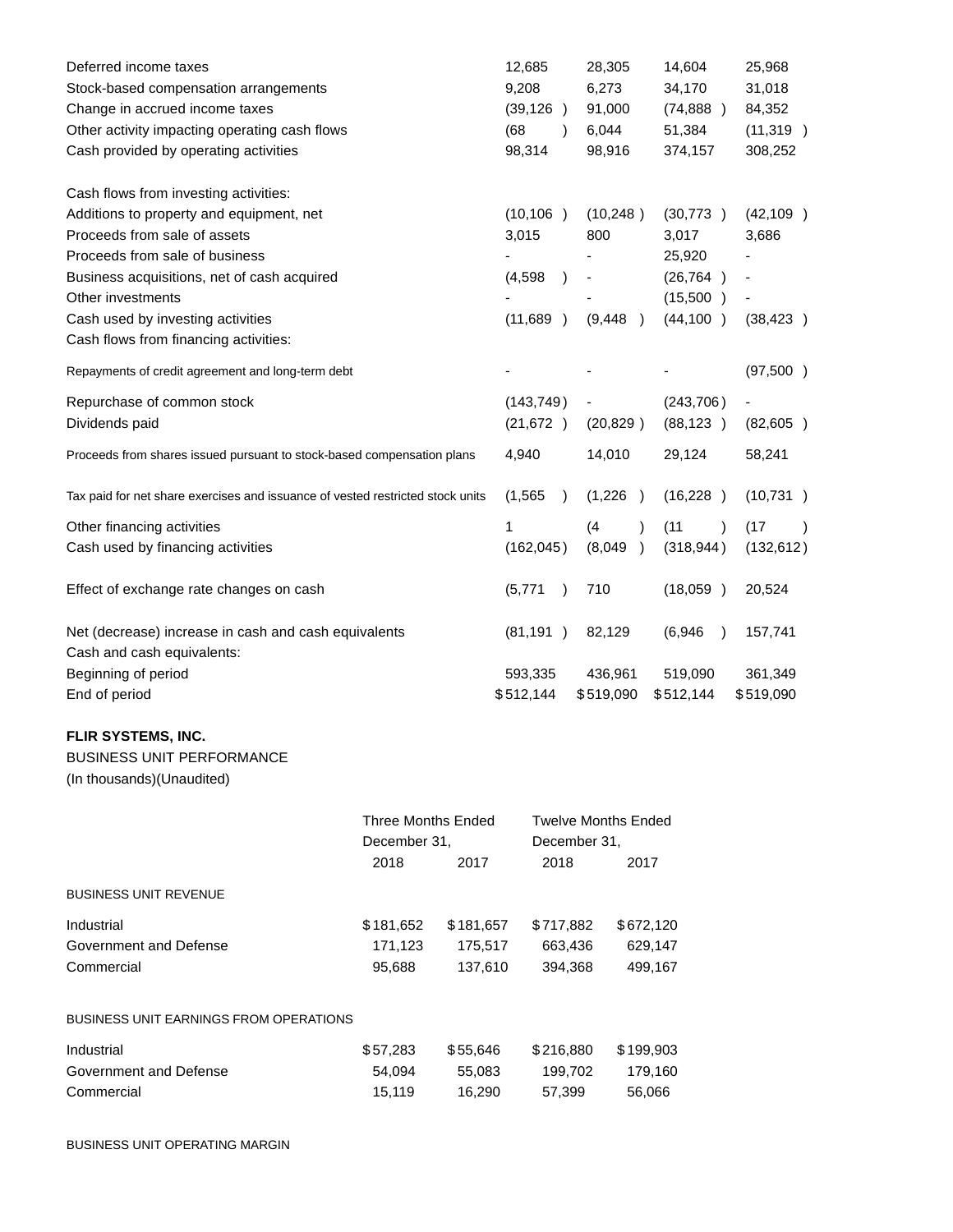| Industrial             |      |        |  | % 30.6 % 30.2 % 29.7 %      |  |
|------------------------|------|--------|--|-----------------------------|--|
| Government and Defense |      |        |  | 31.6 % 31.4 % 30.1 % 28.5 % |  |
| Commercial             | 15.8 | % 11.8 |  | % 14.6 % 11.2 %             |  |

# **FLIR SYSTEMS, INC.**

GAAP TO NON-GAAP RECONCILIATION

(In thousands, except per share amounts)(Unaudited)

|                                               |                              | <b>Three Months Ended</b> |           |                          |        | <b>Twelve Months Ended</b> |      |  |  |
|-----------------------------------------------|------------------------------|---------------------------|-----------|--------------------------|--------|----------------------------|------|--|--|
|                                               |                              | December 31,              |           | December 31,             |        |                            |      |  |  |
|                                               | 2018                         | 2017                      |           | 2018                     |        | 2017                       |      |  |  |
| <b>Gross profit:</b>                          |                              |                           |           |                          |        |                            |      |  |  |
| GAAP gross profit                             | \$227,779                    | \$237,832                 |           | \$900,318                |        | \$858,776                  |      |  |  |
| Amortization of acquired intangible assets    | 4,290                        | 3,727                     |           | 15,306                   |        | 14,633                     |      |  |  |
| Purchase accounting adjustments               |                              | $\overline{\phantom{a}}$  |           |                          |        | 1,992                      |      |  |  |
| Restructuring charges                         | 1,181                        |                           |           | 3,349                    |        |                            |      |  |  |
| Other                                         | 262                          | 1,300                     |           | 362                      |        | 4,388                      |      |  |  |
| Adjusted gross profit                         | \$233,512                    | \$242,859                 |           | \$919,335                |        | \$879,789                  |      |  |  |
| Gross margin:                                 |                              |                           |           |                          |        |                            |      |  |  |
| GAAP gross margin                             | 50.8                         | %<br>48.1                 | %         | 50.7                     | %      | 47.7                       | %    |  |  |
| Cumulative effect of non-GAAP Adjustments     | 1.3                          | %<br>1.0                  | %         | 1.1                      | %      | 1.2                        | %    |  |  |
| Adjusted gross margin                         | 52.1                         | %<br>49.1                 | %         | 51.8                     | %      | 48.9                       | $\%$ |  |  |
| <b>Earnings from operations:</b>              |                              |                           |           |                          |        |                            |      |  |  |
| GAAP earnings from operations                 | \$85,896                     | \$77,159                  |           | \$318,606                |        | \$289,961                  |      |  |  |
| Amortization of acquired intangible assets    | 6,614                        | 6,537                     |           | 24,524                   |        | 27,391                     |      |  |  |
| Purchase accounting adjustments               |                              |                           |           |                          |        | 1,992                      |      |  |  |
| Restructuring charges                         | 3,064                        | (18)                      | $\lambda$ | 8,203                    |        | 625                        |      |  |  |
| Acquisition related expenses                  | 1,280                        | 150                       |           | 6,674                    |        | 2,014                      |      |  |  |
| Loss on sale of business                      | 3,530                        | 23,588<br>13,708          |           |                          | 23,588 |                            |      |  |  |
| Executive transition costs                    | 2,737                        | 2,991                     | 6,748     |                          |        | 13,524                     |      |  |  |
| Export compliance matters                     | 4,563                        |                           |           | 23,278                   |        | $\overline{\phantom{a}}$   |      |  |  |
| Other                                         | 263                          | 1,301                     |           | 1,946                    |        | 4,389                      |      |  |  |
| Adjusted earnings from operations             | \$107,947                    | \$111,708                 |           | \$403,687                |        | \$363,484                  |      |  |  |
| <b>Operating margin:</b>                      |                              |                           |           |                          |        |                            |      |  |  |
| GAAP operating margin                         | 19.2                         | 15.6<br>%                 | %         | 17.9                     | %      | 16.1                       | %    |  |  |
| Cumulative effect of non-GAAP Adjustments     | 4.9                          | %<br>7.0                  | %         | 4.8                      | %      | 4.1                        | $\%$ |  |  |
| Adjusted operating margin                     | 24.1                         | $\%$<br>22.6              | %         | 22.7                     | $\%$   | 20.2                       | $\%$ |  |  |
| Net earnings:                                 |                              |                           |           |                          |        |                            |      |  |  |
| GAAP net earnings (loss)                      | \$98,516                     | \$(50,290)                |           | \$282,425                |        | \$107,223                  |      |  |  |
| Amortization of acquired intangible assets    | 6,614                        | 6,537                     |           | 24,524                   |        | 27,391                     |      |  |  |
| Purchase accounting adjustments               | $\qquad \qquad \blacksquare$ | -                         |           | $\overline{\phantom{a}}$ |        | 1,992                      |      |  |  |
| Restructuring charges                         | 3,064                        | (18)                      |           | 8,203                    |        | 625                        |      |  |  |
| Acquisition related expenses                  | 1,280                        | 150                       |           | 6,674                    |        | 2,014                      |      |  |  |
| Loss on sale of business                      | 3,530                        | 23,588                    |           | 13,708                   |        | 23,588                     |      |  |  |
| Executive transition costs                    | 2,737                        | 2,991                     | 6,824     |                          |        | 13,524                     |      |  |  |
| Export compliance matters                     | 4,563                        |                           |           | 23,278                   |        |                            |      |  |  |
| Other                                         | 263                          | 593                       |           | 1,946                    |        | 3,681                      |      |  |  |
| Estimated tax benefit of non-GAAP adjustments | (4,520)<br>$\rightarrow$     | (8,589)                   |           | (17, 457)                |        | (18, 480)                  |      |  |  |
| Discrete tax items, net                       | (30, 213)                    | 106,865                   |           | (38, 279)                |        | 101,014                    |      |  |  |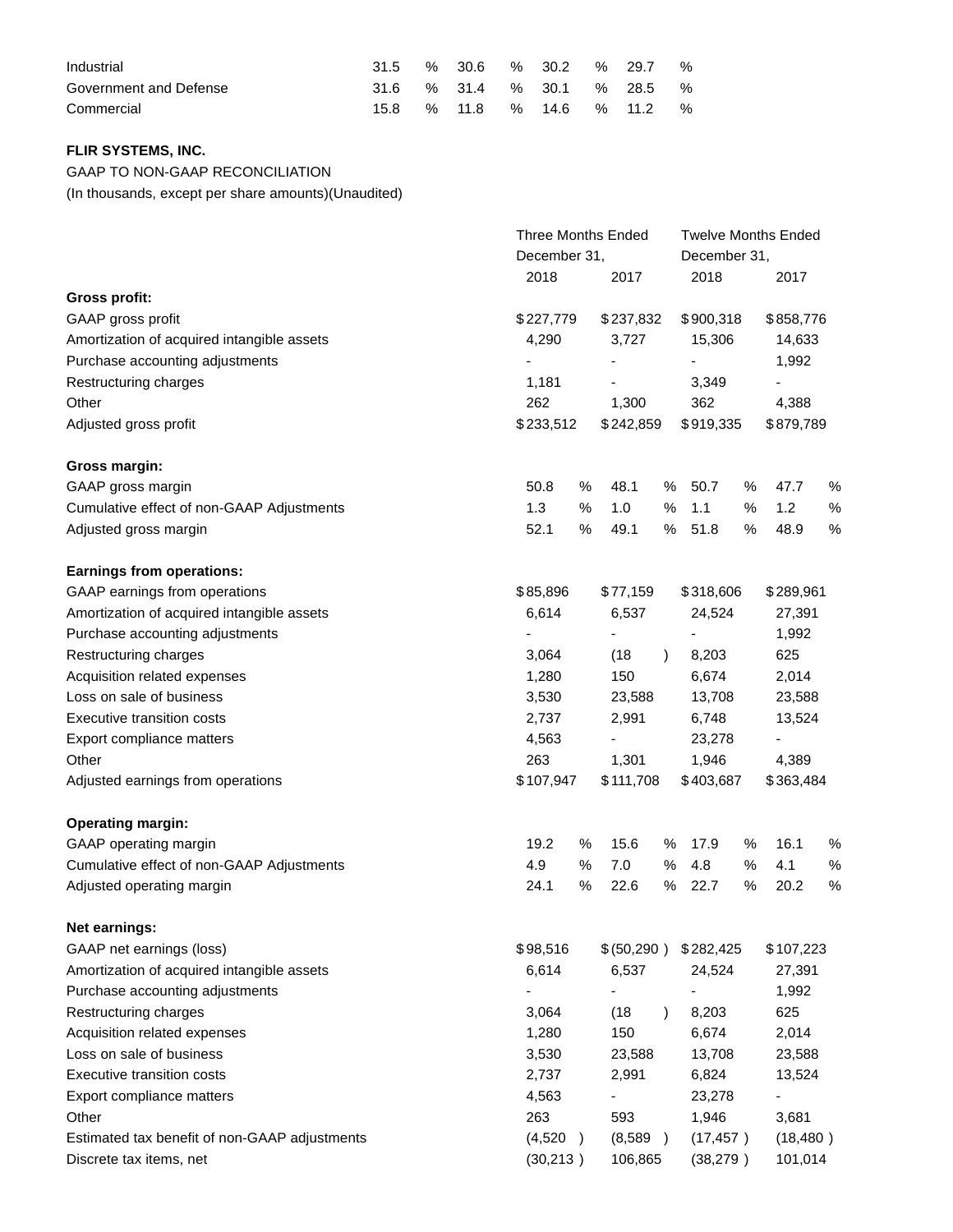| Adjusted net earnings                                                   | \$85,834 | \$81.827  | \$311.846 | \$262,572 |
|-------------------------------------------------------------------------|----------|-----------|-----------|-----------|
| <b>Earnings Per Diluted Share:</b>                                      |          |           |           |           |
| GAAP earnings (loss) per diluted share                                  | \$0.71   | \$ (0.36) | \$2.01    | \$0.77    |
| Cumulative effect of non-GAAP Adjustments                               | (0.09)   | 0.94      | 0.21      | 1.11      |
| Adjusted earnings per diluted share                                     | \$0.62   | \$0.58    | \$2.22    | \$1.88    |
| GAAP diluted shares outstanding                                         | 138.509  | 138.723   | 140.209   | 139,646   |
| Dilutive equity awards included in adjusted earnings per diluted share. | ۰        | 2.178     |           |           |
| Weighted average diluted shares outstanding:                            | 138.509  | 140.901   | 140.209   | 139.646   |

# **Explanation of Non-GAAP Financial Measures**

We report our financial results in accordance with United States generally accepted accounting principles (GAAP). As a supplement to our GAAP financial results, this earnings announcement contains some or all of the following non-GAAP financial measures: (i) adjusted gross profit, (ii) adjusted gross margin (defined as adjusted gross profit divided by revenue), (iii) adjusted operating earnings/income, (iv) adjusted operating margin (defined as adjusted operating income divided by revenue), (v) adjusted net earnings/income, and (vi) adjusted earnings per diluted share (EPS). These non-GAAP measures of financial performance are not prepared in accordance with GAAP and computational methods may differ from those used by other companies. Additionally, these non-GAAP measures should not be considered a substitute for any other performance measure determined in accordance with GAAP and the Company cautions investors and potential investors to consider these measures in addition to, not as a substitute for, its consolidated financial results as presented in accordance with GAAP. Each of the non-GAAP measures is adjusted from GAAP results and are outlined in the "GAAP to Non-GAAP Reconciliation" tables included within this earnings release.

In calculating non-GAAP financial measures, we exclude certain items (including gains and losses) to facilitate a review of the comparability of our core operating performance on a period-to-period basis. The excluded items represent amortization of acquired intangible assets, purchase accounting adjustments, restructuring charges, acquisition related expenses, loss on sale of business, executive transition costs, export compliance matters, discrete tax items, and other items we do not consider to be directly related to our core operating performance. We use non-GAAP measures internally to evaluate the core operating performance of our business, for comparison with forecasts and strategic plans, for calculating return on investment, and as a factor for determining incentive compensation for certain employees. Accordingly, supplementing GAAP financial results with these non-GAAP financial measures enables the comparison of our ongoing operating results in a manner consistent with the metrics reviewed by management. We believe that these non-GAAP measures, when read in conjunction with our GAAP financials, provide useful information to investors by facilitating:

- the comparability of our ongoing operating results over the periods presented;
- the ability to identify trends in our underlying business; and
- the comparison of our operating results against analyst financial models and operating results of other public companies that supplement their GAAP results with non-GAAP financial measures.

The following are explanations of each type of adjustment that we incorporate into non-GAAP financial measures:

- Amortization of acquired intangible assets. GAAP accounting requires that intangible assets are recorded at fair value as of the date of acquisition and amortized over their estimated useful lives. The timing and magnitude of our acquisition transactions and maturities of the businesses acquired will cause our operating results to vary from period to period, making comparison to past performance difficult for investors.
- Purchase accounting adjustments. Included in our GAAP financial measures are purchase accounting adjustments, required by GAAP to adjust inventory balances to fair value at the time of acquisition. These non-cash charges are not reflective of our ongoing operations and can vary significantly in any given period driven by variability in our acquisition activity.
- Acquisition related expenses. Included in our GAAP financial measures are acquisition related expenses, consisting of external expenses resulting directly from acquisition related activities, including due diligence, legal, valuation, tax and audit services. The timing and nature of our acquisition activity can vary significantly from period to period impacting comparability of operating results from one period to another. These transaction-specific costs can vary significantly in amount and timing and are not indicative of our core operating performance.
- Restructuring charges. Included in our GAAP financial measures are restructuring charges which are primarily for employee compensation resulting from reductions in employee headcount and facilities exit and lease termination costs in connection with Company reorganization and restructuring activities. We believe that excluding these costs provides greater visibility to the underlying performance of our business operations, facilitates comparison of our results with other periods, and facilitates comparison with the results of other companies in our industry.
- Loss on sale of business. We recognized a loss, representing the difference between the carrying value and expected sales proceeds, associated with the divestiture of the retail and SMB security products business of the Commercial business unit. We excluded this loss for purposes of calculating certain non-GAAP measures. This adjustment facilitates an alternative evaluation of our current operating performance and comparisons to past operating results consistent with the